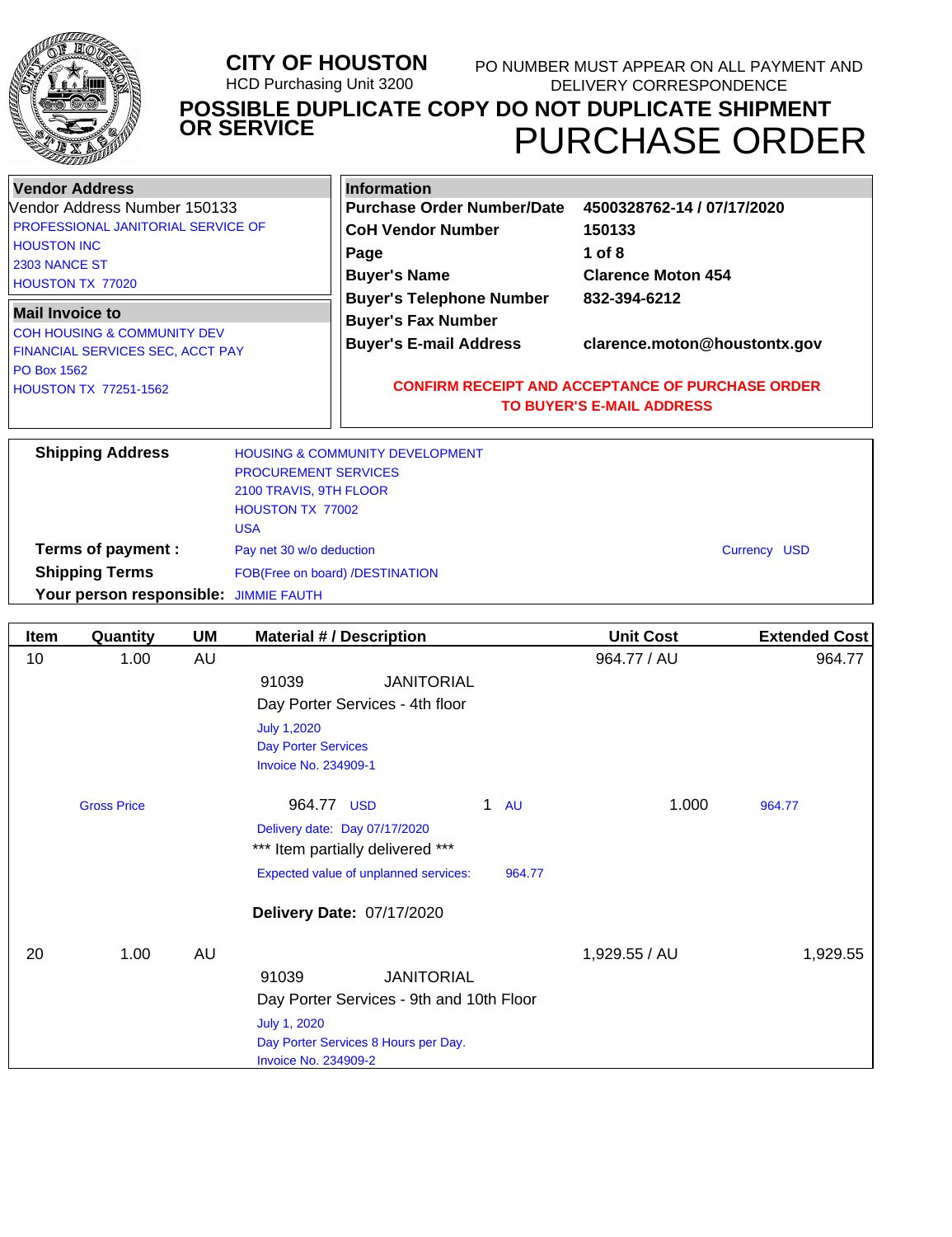

**PO number/date** 4500328762 -14 / 07/17/2020 **Page** 2 of 8

| <b>Item</b> | Quantity           | <b>UM</b> | <b>Material # / Description</b>                                   |           | <b>Unit Cost</b> | <b>Extended Cost</b> |
|-------------|--------------------|-----------|-------------------------------------------------------------------|-----------|------------------|----------------------|
|             | <b>Gross Price</b> |           | 1,929.55 USD                                                      | $1$ AU    | 1.000            | 1,929.55             |
|             |                    |           | Delivery date: Day 07/17/2020                                     |           |                  |                      |
|             |                    |           | *** Item partially delivered ***                                  |           |                  |                      |
|             |                    |           | Expected value of unplanned services:                             | 1,929.55  |                  |                      |
|             |                    |           | Delivery Date: 07/17/2020                                         |           |                  |                      |
| 30          | 1.00               | <b>AU</b> |                                                                   |           | 880.88 / AU      | 880.88               |
|             |                    |           | 91039<br><b>JANITORIAL</b>                                        |           |                  |                      |
|             |                    |           | Day Porter Services - 4th floor                                   |           |                  |                      |
|             |                    |           | 2100 Travis St.Fl 4                                               |           |                  |                      |
|             |                    |           | Houston, Texas 77002                                              |           |                  |                      |
|             |                    |           | August 2020                                                       |           |                  |                      |
|             |                    |           | Day Porter Services 8 Hour per Day                                |           |                  |                      |
|             |                    |           | Customer No. 1895A<br><b>Invoice No. 236019-2</b>                 |           |                  |                      |
|             |                    |           |                                                                   |           |                  |                      |
|             | <b>Gross Price</b> |           | 880.88 USD<br>$\mathbf 1$                                         | <b>AU</b> | 1.000            | 880.88               |
|             |                    |           | Delivery date: Day 09/01/2020<br>*** Item partially delivered *** |           |                  |                      |
|             |                    |           | Expected value of unplanned services:                             | 880.88    |                  |                      |
|             |                    |           |                                                                   |           |                  |                      |
|             |                    |           | Delivery Date: 09/01/2020                                         |           |                  |                      |
| 40          | 1.00               | <b>AU</b> |                                                                   |           | 1,761.76 / AU    | 1,761.76             |
|             |                    |           | 91039<br><b>JANITORIAL</b>                                        |           |                  |                      |
|             |                    |           | Day Porter Services - 9th and 10 floor                            |           |                  |                      |
|             |                    |           | 2100 Travis St.FI 9<br>Houston, Texas 77002                       |           |                  |                      |
|             |                    |           |                                                                   |           |                  |                      |
|             |                    |           | August 2020                                                       |           |                  |                      |
|             |                    |           | Day Porter Services 8 Hour per Day                                |           |                  |                      |
|             |                    |           | Customer No. 1895A<br><b>Invoice No. 236019-2</b>                 |           |                  |                      |
|             |                    |           |                                                                   |           |                  |                      |
|             | <b>Gross Price</b> |           | 1,761.76 USD                                                      | 1 AU      | 1.000            | 1,761.76             |
|             |                    |           | Delivery date: Day 09/01/2020                                     |           |                  |                      |
|             |                    |           | *** Item partially delivered ***                                  |           |                  |                      |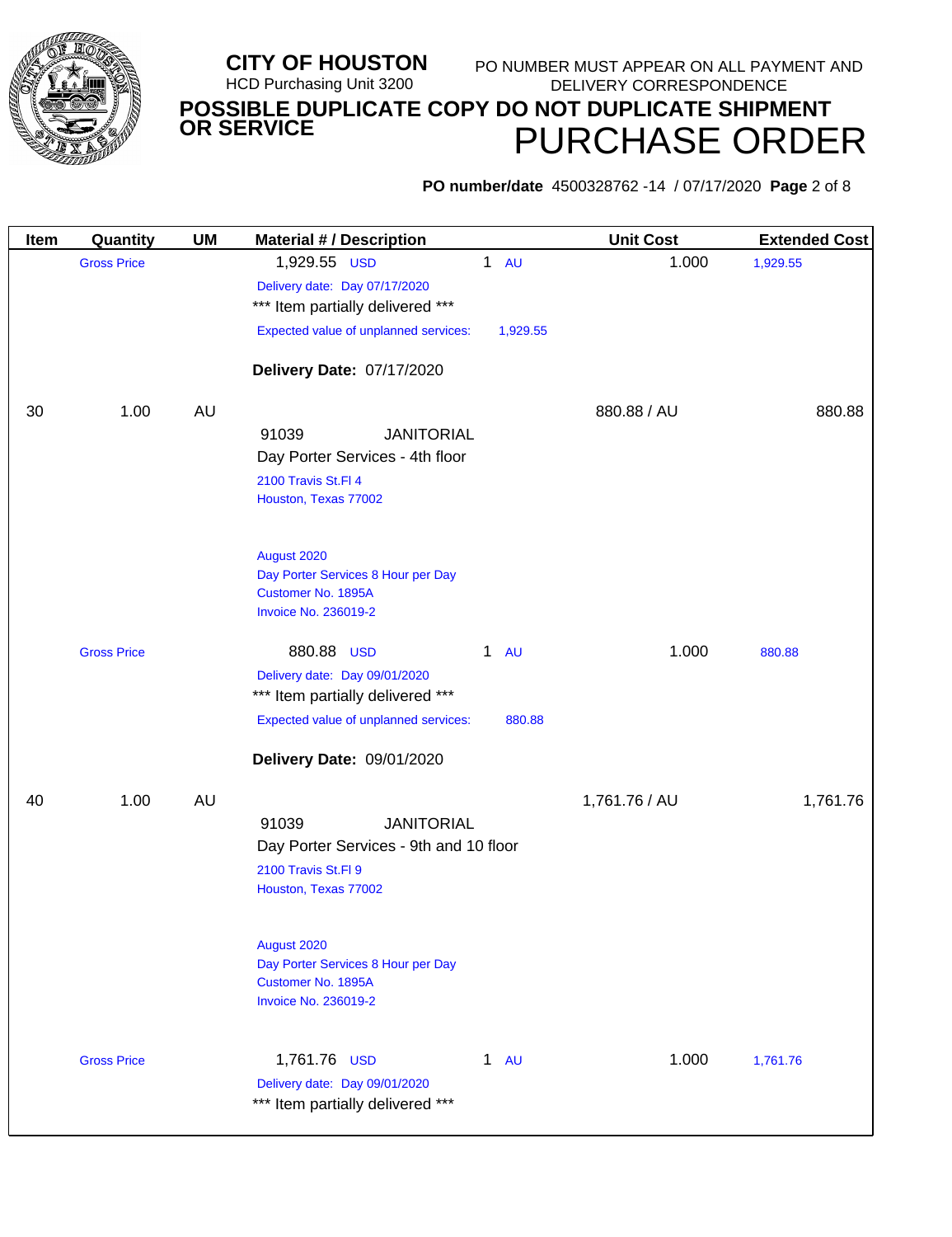

# **PO number/date** 4500328762 -14 / 07/17/2020 **Page** 3 of 8

| Item | Quantity           | <b>UM</b> | <b>Material # / Description</b>                                   | <b>Unit Cost</b> | <b>Extended Cost</b> |
|------|--------------------|-----------|-------------------------------------------------------------------|------------------|----------------------|
|      |                    |           | Expected value of unplanned services:<br>1,761.76                 |                  |                      |
|      |                    |           | Delivery Date: 09/01/2020                                         |                  |                      |
|      |                    |           |                                                                   |                  |                      |
| 50   | 1.00               | <b>AU</b> |                                                                   | 922.83 / AU      | 922.83               |
|      |                    |           | 91039<br><b>JANITORIAL</b>                                        |                  |                      |
|      |                    |           | Day Porter Services - 4th floor                                   |                  |                      |
|      |                    |           | 2100 Travis St.                                                   |                  |                      |
|      |                    |           | September Invoice # 237009-1                                      |                  |                      |
|      | <b>Gross Price</b> |           | 922.83 USD<br>$\mathbf 1$<br><b>AU</b>                            | 1.000            | 922.83               |
|      |                    |           | Delivery date: Day 09/22/2020                                     |                  |                      |
|      |                    |           | *** Item partially delivered ***                                  |                  |                      |
|      |                    |           | Expected value of unplanned services:<br>922.83                   |                  |                      |
|      |                    |           | Delivery Date: 09/22/2020                                         |                  |                      |
| 60   | 1.00               | AU        |                                                                   | 1,845.65 / AU    | 1,845.65             |
|      |                    |           | 91039<br><b>JANITORIAL</b>                                        |                  |                      |
|      |                    |           | Day Porter Services - 9th and 10 th floo                          |                  |                      |
|      |                    |           | 2100 Travis St.                                                   |                  |                      |
|      |                    |           | September Invoice # 237009-2                                      |                  |                      |
|      | <b>Gross Price</b> |           | 1,845.65 USD<br>$\mathbf{1}$<br><b>AU</b>                         | 1.000            | 1,845.65             |
|      |                    |           | Delivery date: Day 09/22/2020                                     |                  |                      |
|      |                    |           | *** Item partially delivered ***                                  |                  |                      |
|      |                    |           | Expected value of unplanned services:<br>1,845.65                 |                  |                      |
|      |                    |           | Delivery Date: 09/22/2020                                         |                  |                      |
| 70   | 1.00               | <b>AU</b> |                                                                   | 922.83 / AU      | 922.83               |
|      |                    |           | 91039<br><b>JANITORIAL</b>                                        |                  |                      |
|      |                    |           | Day Porter Services - 4th floor                                   |                  |                      |
|      |                    |           | 2100 Travis St.                                                   |                  |                      |
|      |                    |           | Invoice #238012-1                                                 |                  |                      |
|      | <b>Gross Price</b> |           | 922.83 USD<br>$\mathbf{1}$<br><b>AU</b>                           | 1.000            | 922.83               |
|      |                    |           | Delivery date: Day 10/14/2020<br>*** Item partially delivered *** |                  |                      |
|      |                    |           | Expected value of unplanned services:<br>922.83                   |                  |                      |
|      |                    |           |                                                                   |                  |                      |
|      |                    |           | Delivery Date: 10/14/2020                                         |                  |                      |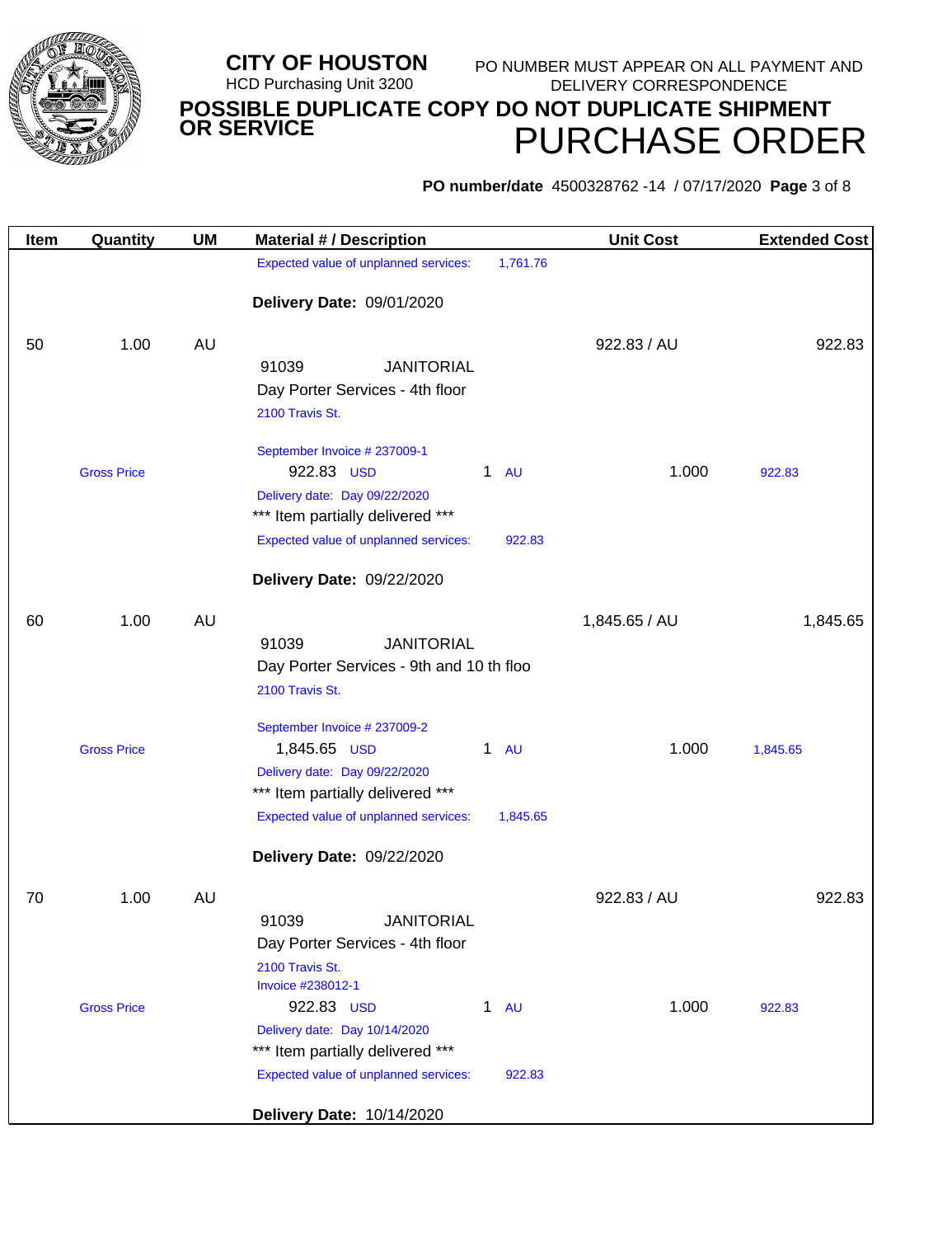

**PO number/date** 4500328762 -14 / 07/17/2020 **Page** 4 of 8

| Item | Quantity           | <b>UM</b> | <b>Material # / Description</b>                                          | <b>Unit Cost</b> | <b>Extended Cost</b> |
|------|--------------------|-----------|--------------------------------------------------------------------------|------------------|----------------------|
| 80   | 1.00               | AU        | 91039<br><b>JANITORIAL</b>                                               | 1,845.65 / AU    | 1,845.65             |
|      |                    |           | Day Porter Services - 9th and 10 th floo                                 |                  |                      |
|      |                    |           | 2100 Travis St.<br>Invoice #238012-2                                     |                  |                      |
|      | <b>Gross Price</b> |           | 1,845.65 USD<br>$1$ AU                                                   | 1.000            | 1,845.65             |
|      |                    |           | Delivery date: Day 10/14/2020                                            |                  |                      |
|      |                    |           | *** Item partially delivered ***                                         |                  |                      |
|      |                    |           | Expected value of unplanned services:<br>1,845.65                        |                  |                      |
|      |                    |           | Delivery Date: 10/14/2020                                                |                  |                      |
| 90   | 1.00               | AU        |                                                                          | 880.88 / AU      | 880.88               |
|      |                    |           | 91039<br><b>JANITORIAL</b>                                               |                  |                      |
|      |                    |           | Day Porter Services - 4th Floor                                          |                  |                      |
|      | <b>Gross Price</b> |           | 880.88 USD<br>$\mathbf{1}$<br><b>AU</b><br>Delivery date: Day 12/17/2020 | 1.000            | 880.88               |
|      |                    |           | *** Item partially delivered ***                                         |                  |                      |
|      |                    |           | Expected value of unplanned services:<br>880.88                          |                  |                      |
|      |                    |           | Delivery Date: 12/17/2020                                                |                  |                      |
| 100  | 1.00               | AU        |                                                                          | 1,761.76 / AU    | 1,761.76             |
|      |                    |           | 91039<br><b>JANITORIAL</b>                                               |                  |                      |
|      |                    |           | Day Porter Services - 9th and 10th floor                                 |                  |                      |
|      | <b>Gross Price</b> |           | 1,761.76 USD<br>1 AU                                                     | 1.000            | 1,761.76             |
|      |                    |           | Delivery date: Day 12/17/2020<br>*** Item partially delivered ***        |                  |                      |
|      |                    |           | Expected value of unplanned services:<br>1,761.76                        |                  |                      |
|      |                    |           | Delivery Date: 12/17/2020                                                |                  |                      |
|      |                    |           |                                                                          |                  |                      |
| 110  | 1.00               | AU        | 91039<br><b>JANITORIAL</b>                                               | 964.77 / AU      | 964.77               |
|      |                    |           | Day Porter Services - 4th floor                                          |                  |                      |
|      |                    |           | December 2020                                                            |                  |                      |
|      |                    |           | <b>Invoice #240290</b>                                                   |                  |                      |
|      | <b>Gross Price</b> |           | 964.77 USD<br>1 AU                                                       | 1.000            | 964.77               |
|      |                    |           |                                                                          |                  |                      |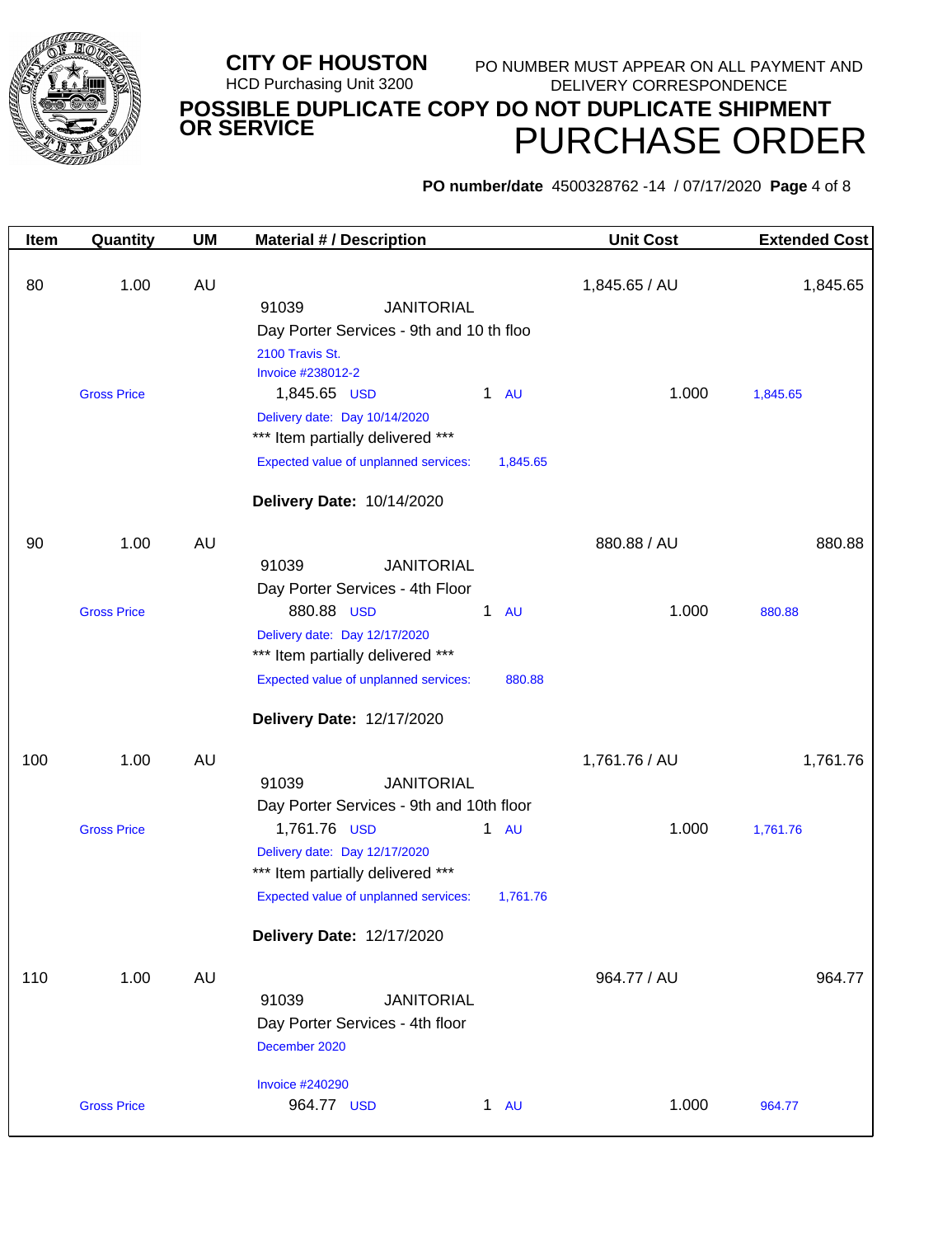

# **PO number/date** 4500328762 -14 / 07/17/2020 **Page** 5 of 8

| Item | Quantity           | UM        | <b>Material #/ Description</b>                                    |                           | <b>Unit Cost</b> | <b>Extended Cost</b> |
|------|--------------------|-----------|-------------------------------------------------------------------|---------------------------|------------------|----------------------|
|      |                    |           | Delivery date: Day 12/31/2020                                     |                           |                  |                      |
|      |                    |           | *** Item partially delivered ***                                  |                           |                  |                      |
|      |                    |           | Expected value of unplanned services:                             | 964.77                    |                  |                      |
|      |                    |           | Delivery Date: 12/31/2020                                         |                           |                  |                      |
| 120  | 1.00               | <b>AU</b> |                                                                   |                           | 1,929.55 / AU    | 1,929.55             |
|      |                    |           | 91039<br><b>JANITORIAL</b>                                        |                           |                  |                      |
|      |                    |           | Day Porter Services - 9th and 10th floor                          |                           |                  |                      |
|      | <b>Gross Price</b> |           | 1,929.55 USD                                                      | $1$ AU                    | 1.000            | 1,929.55             |
|      |                    |           | Delivery date: Day 12/31/2020<br>*** Item partially delivered *** |                           |                  |                      |
|      |                    |           | Expected value of unplanned services:                             | 1,929.55                  |                  |                      |
|      |                    |           | Delivery Date: 12/31/2020                                         |                           |                  |                      |
| 130  | 1.00               | <b>AU</b> |                                                                   |                           | 880.88 / AU      | 880.88               |
|      |                    |           | <b>JANITORIAL</b><br>91039                                        |                           |                  |                      |
|      |                    |           | Day Porter Services - 4th floor                                   |                           |                  |                      |
|      |                    |           | Invoice No. - 241443-1                                            |                           |                  |                      |
|      |                    |           | Date: 01/01/2021                                                  |                           |                  |                      |
|      | <b>Gross Price</b> |           | 880.88 USD                                                        | $\mathbf{1}$<br><b>AU</b> | 1.000            | 880.88               |
|      |                    |           | Delivery date: Day 01/14/2021<br>*** Item partially delivered *** |                           |                  |                      |
|      |                    |           | Expected value of unplanned services:                             | 880.88                    |                  |                      |
|      |                    |           | Delivery Date: 01/14/2021                                         |                           |                  |                      |
| 140  | 1.00               | <b>AU</b> |                                                                   |                           | 1,761.76 / AU    | 1,761.76             |
|      |                    |           | <b>JANITORIAL</b><br>91039                                        |                           |                  |                      |
|      |                    |           | Day Porter Services - 9th and 10th floor                          |                           |                  |                      |
|      |                    |           | Invoice No. - 241443-2<br>Date: 01/01/2021                        |                           |                  |                      |
|      | <b>Gross Price</b> |           | 1,761.76 USD                                                      | $1$ AU                    | 1.000            | 1,761.76             |
|      |                    |           | Delivery date: Day 01/14/2021<br>*** Item partially delivered *** |                           |                  |                      |
|      |                    |           | Expected value of unplanned services:                             | 1,761.76                  |                  |                      |
|      |                    |           | Delivery Date: 01/14/2021                                         |                           |                  |                      |
| 150  | 1.00               | AU        |                                                                   |                           | 838.93 / AU      | 838.93               |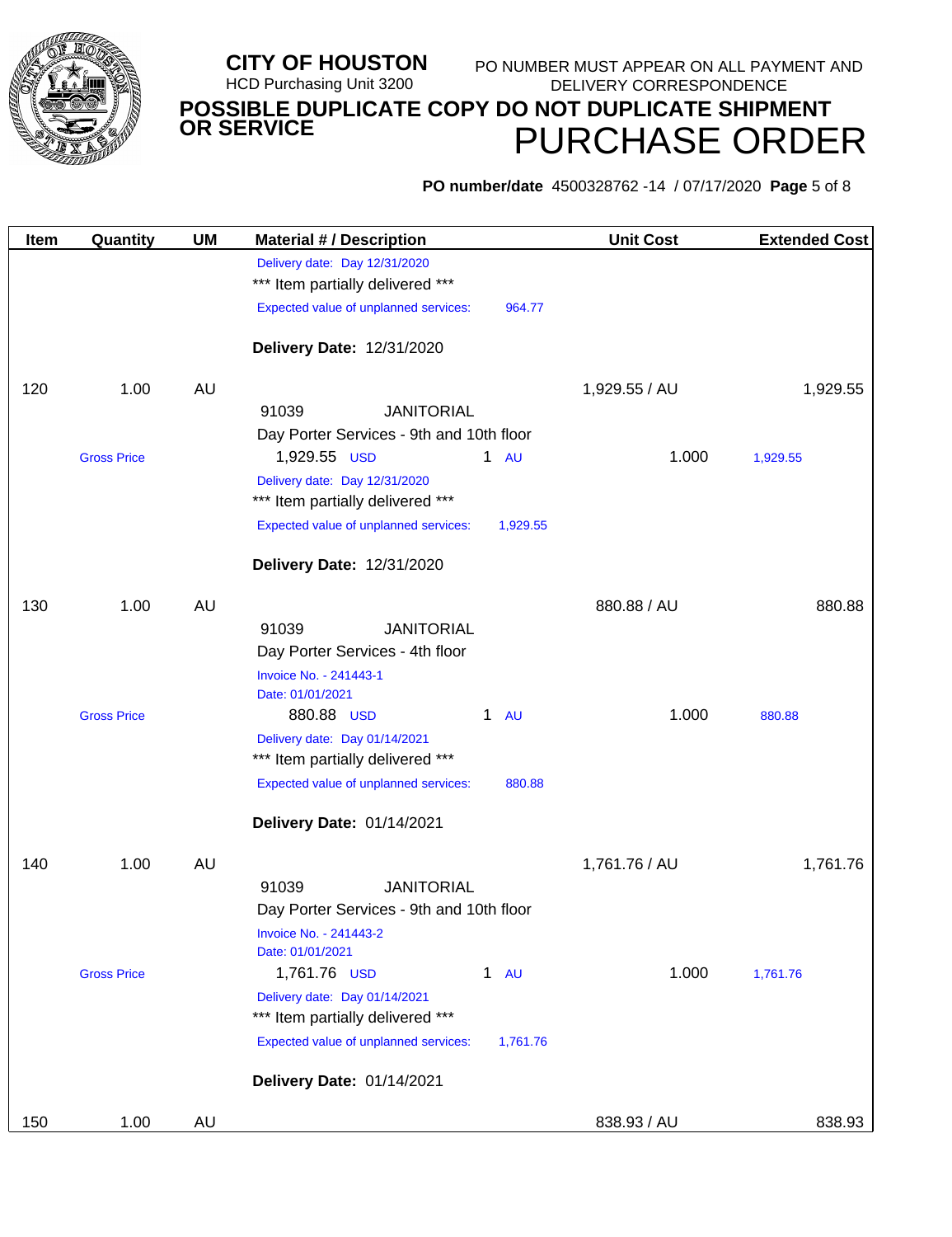

**PO number/date** 4500328762 -14 / 07/17/2020 **Page** 6 of 8

| Item | Quantity           | <b>UM</b> | <b>Material #/ Description</b>                                    | <b>Unit Cost</b> | <b>Extended Cost</b> |
|------|--------------------|-----------|-------------------------------------------------------------------|------------------|----------------------|
|      |                    |           | 91039<br><b>JANITORIAL</b>                                        |                  |                      |
|      |                    |           | Day Porter Services - 4th floor                                   |                  |                      |
|      | <b>Gross Price</b> |           | 838.93 USD<br>$\mathbf{1}$<br><b>AU</b>                           | 1.000            | 838.93               |
|      |                    |           | Delivery date: Day 03/12/2021                                     |                  |                      |
|      |                    |           | *** Item partially delivered ***                                  |                  |                      |
|      |                    |           | Expected value of unplanned services:<br>838.93                   |                  |                      |
|      |                    |           | Delivery Date: 03/12/2021                                         |                  |                      |
| 160  | 1.00               | AU        |                                                                   | 1,677.87 / AU    | 1,677.87             |
|      |                    |           | <b>JANITORIAL</b><br>91039                                        |                  |                      |
|      |                    |           | Day Porter Services - 9th and 10th                                |                  |                      |
|      | <b>Gross Price</b> |           | 1,677.87 USD<br>$1 \quad \text{AU}$                               | 1.000            | 1,677.87             |
|      |                    |           | Delivery date: Day 03/12/2021                                     |                  |                      |
|      |                    |           | *** Item partially delivered ***                                  |                  |                      |
|      |                    |           | Expected value of unplanned services:<br>1,677.87                 |                  |                      |
|      |                    |           | Delivery Date: 03/12/2021                                         |                  |                      |
|      |                    |           |                                                                   |                  |                      |
| 170  | 1.00               | AU        |                                                                   | 964.77 / AU      | 964.77               |
|      |                    |           | 91039<br><b>JANITORIAL</b>                                        |                  |                      |
|      |                    |           | Day Porter Services - 4th floor                                   |                  |                      |
|      |                    |           | Invoice No. - 243583-1                                            |                  |                      |
|      |                    |           | Date: 03/01/2021                                                  |                  |                      |
|      | <b>Gross Price</b> |           | 964.77 USD<br>1<br><b>AU</b>                                      | 1.000            | 964.77               |
|      |                    |           | Delivery date: Day 03/24/2021<br>*** Item partially delivered *** |                  |                      |
|      |                    |           |                                                                   |                  |                      |
|      |                    |           | Expected value of unplanned services:<br>964.77                   |                  |                      |
|      |                    |           | Delivery Date: 03/24/2021                                         |                  |                      |
| 180  | 1.00               | <b>AU</b> |                                                                   | 1,929.55 / AU    | 1,929.55             |
|      |                    |           | 91039<br><b>JANITORIAL</b>                                        |                  |                      |
|      |                    |           | Day Porter Services - 9th and 10th floor                          |                  |                      |
|      | <b>Gross Price</b> |           | 1,929.55 USD<br>1 AU                                              | 1.000            | 1,929.55             |
|      |                    |           | Delivery date: Day 03/24/2021                                     |                  |                      |
|      |                    |           | *** Item partially delivered ***                                  |                  |                      |
|      |                    |           | Expected value of unplanned services:<br>1,929.55                 |                  |                      |
|      |                    |           | Delivery Date: 03/24/2021                                         |                  |                      |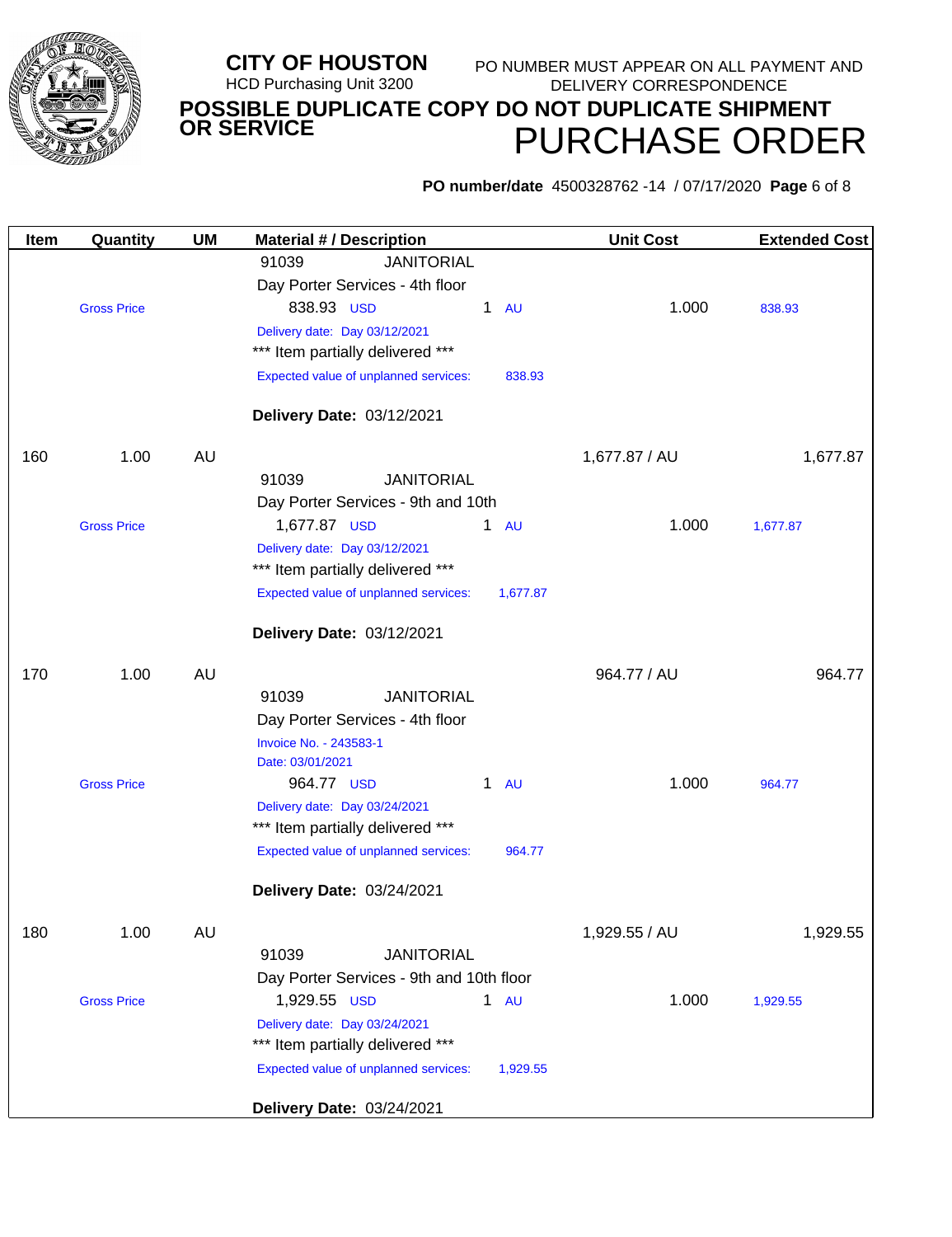

**PO number/date** 4500328762 -14 / 07/17/2020 **Page** 7 of 8

| Item | Quantity           | <b>UM</b> | <b>Material #/ Description</b>                                                                                                                                                               | <b>Unit Cost</b> | <b>Extended Cost</b> |
|------|--------------------|-----------|----------------------------------------------------------------------------------------------------------------------------------------------------------------------------------------------|------------------|----------------------|
| 190  | 1.00               | <b>AU</b> | 91039<br><b>JANITORIAL</b><br>Day Porter Services - 4th floor<br>April 2021                                                                                                                  | 922.83 / AU      | 922.83               |
|      | <b>Gross Price</b> |           | 922.83 USD<br>$1$ AU<br>Delivery date: Day 04/29/2021<br>*** Item partially delivered ***<br>Expected value of unplanned services:<br>922.83<br>Delivery Date: 04/29/2021                    | 1.000            | 922.83               |
| 200  | 1.00               | <b>AU</b> | 91039<br><b>JANITORIAL</b><br>Day Porter Services - 9th and 10th floor                                                                                                                       | 1,845.65 / AU    | 1,845.65             |
|      | <b>Gross Price</b> |           | 1,845.65 USD<br>$1$ AU<br>Delivery date: Day 04/29/2021<br>*** Item partially delivered ***<br>Expected value of unplanned services:<br>1,845.65<br>Delivery Date: 04/29/2021                | 1.000            | 1,845.65             |
| 210  | 1.00               | <b>AU</b> | <b>JANITORIAL</b><br>91039<br>Day Porter Services - 4th floor<br><b>May 2021</b><br><b>Invoice No. 245607-1</b><br>Date: 05/01/21                                                            | 880.88 / AU      | 880.88               |
|      | <b>Gross Price</b> |           | 880.88 USD<br>$\mathbf{1}$<br><b>AU</b><br>Delivery date: Day 05/25/2021<br>*** Item partially delivered ***<br>Expected value of unplanned services:<br>880.88<br>Delivery Date: 05/25/2021 | 1.000            | 880.88               |
| 220  | 1.00               | <b>AU</b> | 91039<br><b>JANITORIAL</b>                                                                                                                                                                   | 1,761.76 / AU    | 1,761.76             |
|      | <b>Gross Price</b> |           | Day Porter Services - 9th and 10th floor<br>1,761.76 USD<br>1 AU<br>Delivery date: Day 05/25/2021                                                                                            | 1.000            | 1,761.76             |